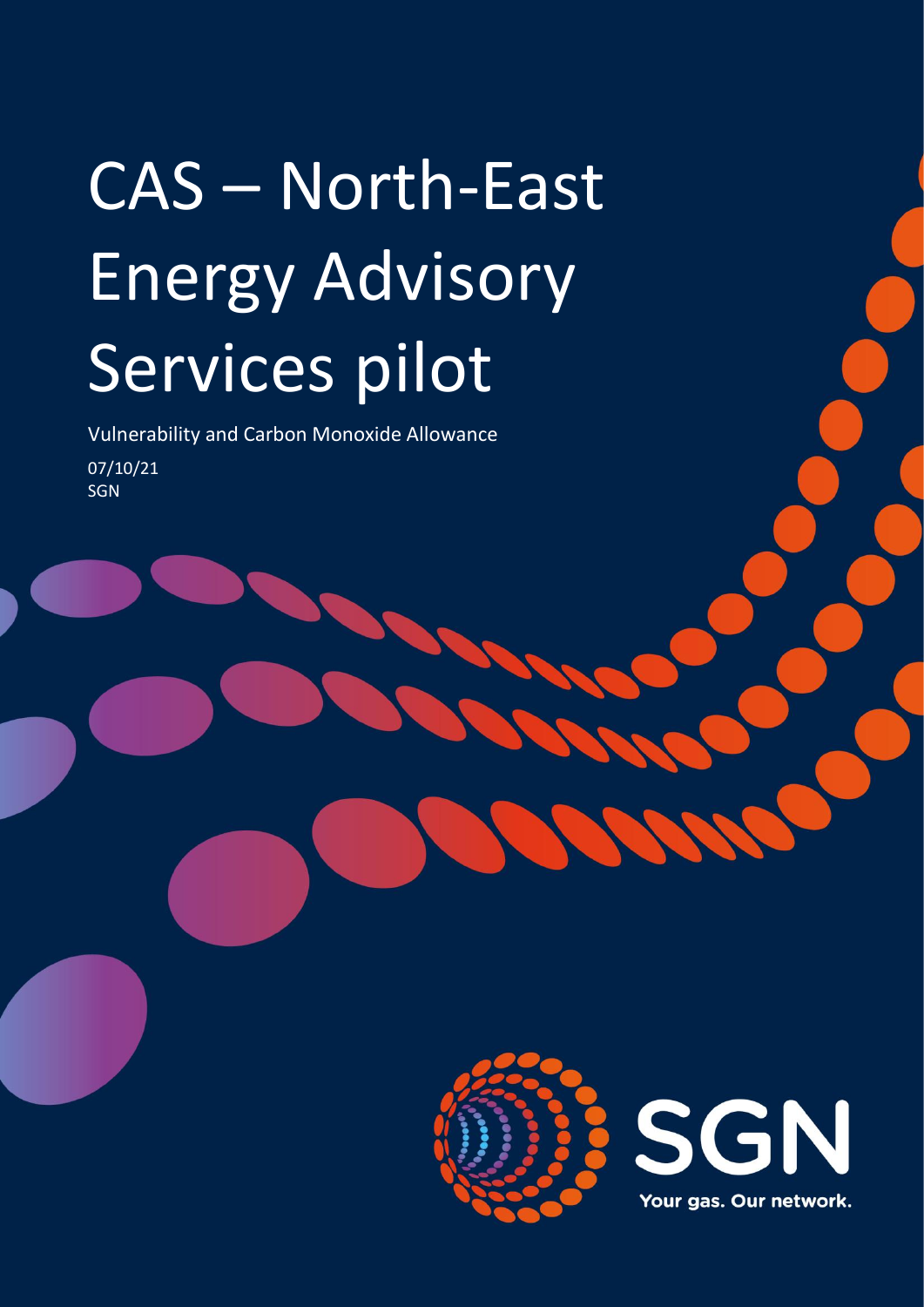# Contents

| 5.2 Moving Forward Together - Stakeholder Workshops held during 2018 and 2020 |  |
|-------------------------------------------------------------------------------|--|
|                                                                               |  |
|                                                                               |  |
|                                                                               |  |
|                                                                               |  |
|                                                                               |  |
|                                                                               |  |
|                                                                               |  |
|                                                                               |  |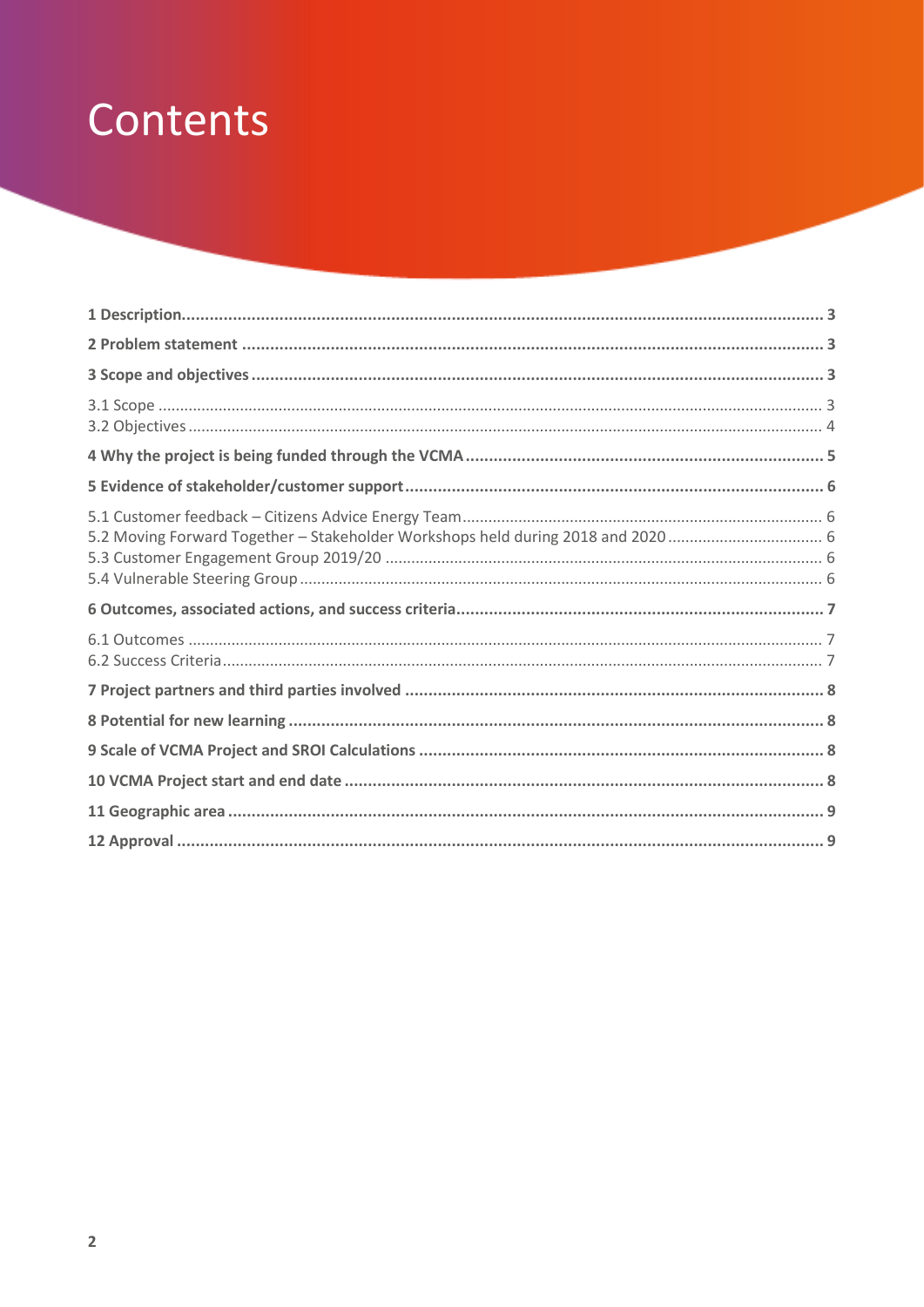# <span id="page-2-0"></span>**1 Description**

| <b>Funding GDN(s)</b>                   | <b>SGN</b>             |  |
|-----------------------------------------|------------------------|--|
| <b>For Collaborative VCMA Projects:</b> |                        |  |
| <b>Date of PEA submission:</b>          | 20 October 2021        |  |
| <b>Project contact name:</b>            | Linda Spence           |  |
| Project contact number/email:           | Linda.spence@sgn.co.uk |  |

# <span id="page-2-1"></span>**2 Problem statement**

Citizen Advice Bureaus (CAB) throughout Scotland are experiencing an increase in demand from households enquiring about financial support and help towards managing their household/living costs as their circumstances have changed. Households are finding it difficult to keep up with the rising costs of utility/household bills, furlough schemes ending and the changes to universal credits. At times making the choice between heating their homes or feeding their families, with many slipping into fuel poverty quickly, which is having an impact on their own/families health and wellbeing. They are at risk of self-isolation which could lead to homeowners in fuel poverty having cold homes, un-serviced gas fuelled appliances risk to CO and not able to meet requirements of the new Scottish legislation around installation of connected fire alarms and working CO detector in the home.

CAB at a local level in areas most affected want to support all enquiries they receive to ensure no household is left without the access to support services they need however are finding this additional resource difficult to fund, for two years they have sourced additional funding to fund a project to support four area's most in need within North of Scotland. The project has led to training and resources for specialist energy advisors, and so far, has supported over 1,100 households, with over 5,000 separate issues being discussed, and providing a direct financial benefit in excess of £350,000. The personal welfare increase provided by the targeted help and support has meant when surveyed 98% of people helped said it improved their peace of mind, with 46% going as far as to say the interventions had improved their mental health and 32% sited physical health improvements.

#### **Expansion of project 2021/22**

In 2021/22, energy bills are expected to continue to rise due to the after-effects of people spending more time at home, the increase in the price cap, household incomes falling as a result of furloughing and the loss of employment during the COVID-19 pandemic. Even as lockdown restrictions ease, the impact of these will continue to be felt.

In year 3 to help with the expansion into Dundee SGN have been asked to through VCMA fund the project allowing CAS to provide additional support in one of CAB's target areas around fuel poverty, with safety around CO and wellbeing added to the project.

# <span id="page-2-2"></span>**3 Scope and objectives**

#### <span id="page-2-3"></span>**3.1 Scope**

CAS want to maintain service levels in all five bureaus identified to provide a specialist energy advisor who will advise and support vulnerable clients who are experiencing fuel poverty, hardship, fuel efficiency challenges and health and wellbeing challenges. These clients will continue to have access to support services specific to their need as well as encouraging these clients to sign up to the Priority Services Register. The Citizens Advice Network in Scotland is ideally suited to partner with us to provide support for these clients as their philosophy is to support clients with a variety of issues. CAS' holistic approach allows them to combine specialist fuel poverty advice with advice on other areas that affect their clients' health and wellbeing.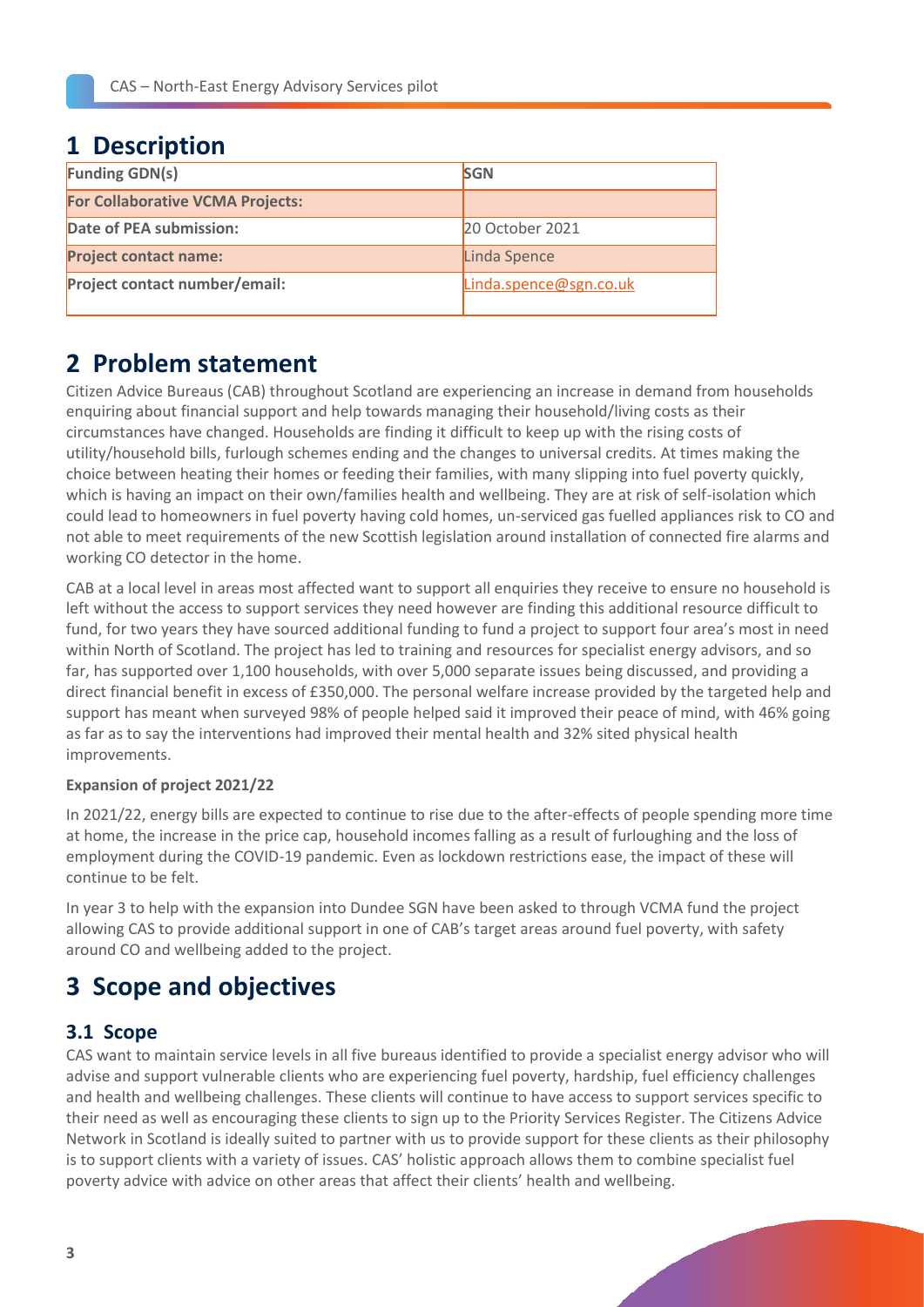Over the past two years since the project has been up and running it has grown, and CAS now provide four specialist energy advisors working in local communities in specific geographical areas who are most at risk from financial hardship. CAS have also reviewed their client profile data to help them identify groups of clients who may be more at risk of being in fuel poverty because of their personal or wider circumstances and tailored their programme accordingly.

#### <span id="page-3-0"></span>**3.2 Objectives**

The overriding objective is to ensure that there is a reduction in fuel poverty and those most at risk are supported effectively. CAS recognise that fuel poverty is inextricably linked to other forms of poverty and debt, and individuals who require support in dealing with fuel poverty are also likely to require support with benefits, housing and other issues related to low income. The project, like the bureau network, will take a holistic view to advising and assisting vulnerable clients. There will be an overarching approach to achieving income maximisation which, in turn, will allow clients to address their fuel poverty. We will also educate households to be more CO aware to help them stay safe and well in their homes.

Our national coverage though our bureau network allows us to align with SSEN/SGN Northern Region and to support those vulnerable clients categorised within the PSR. This support is provided by generalist advisors and specialist advice services working at a local level and providing a tailored service for the communities they support.

#### **Summary of proposed project delivery in 2021/22**

- The project aims to **reduce fuel poverty** in the North region and provide **support to around 820 vulnerable households**
- This will be done by funding the existing **four 0.8 full time equivalent** specialist Energy Advisors in local Citizens Advice Bureaux (CAB) in northern Scotland and one 0.8 full time equivalent specialist Energy Advisor joining Dundee in Winter period.
- The project aims to have 1,899 to 2,216 contacts with clients (by email, telephone, face to face or video conference)
- Demonstrating the complexity of the advice given, the project aims to provide 3,308 to 3,375 pieces of advice to clients
- An expected client financial gain of between £219,375 to £250,312
- Non-client financial gains, including supporting clients to improve their ability to
	- o help themselves
	- o manage their energy bills, including cheaper energy bills
	- o save energy in their home
	- o improve their housing situation, including having a warmer home
- Continue to inform clients about the PSR and new PSR website to encourage sign up
- The project Energy Advisors will provide advice to clients, and to generalist CAB advisors this is referred to as 2nd tier advice
- Advisors will provide holistic, bespoke energy advice which involves resolving billing issues, energyefficiency advice, help to switch suppliers, benefits checks, referrals to Warm Home Discount and Home Energy Scotland (HES), and supporting vulnerable clients to join the Priority Services Register (PSR).
- Advisors will provide water efficiency advice to households to help them reduce energy costs with referrals to HES for further support with Energy Efficiency saving water gadgets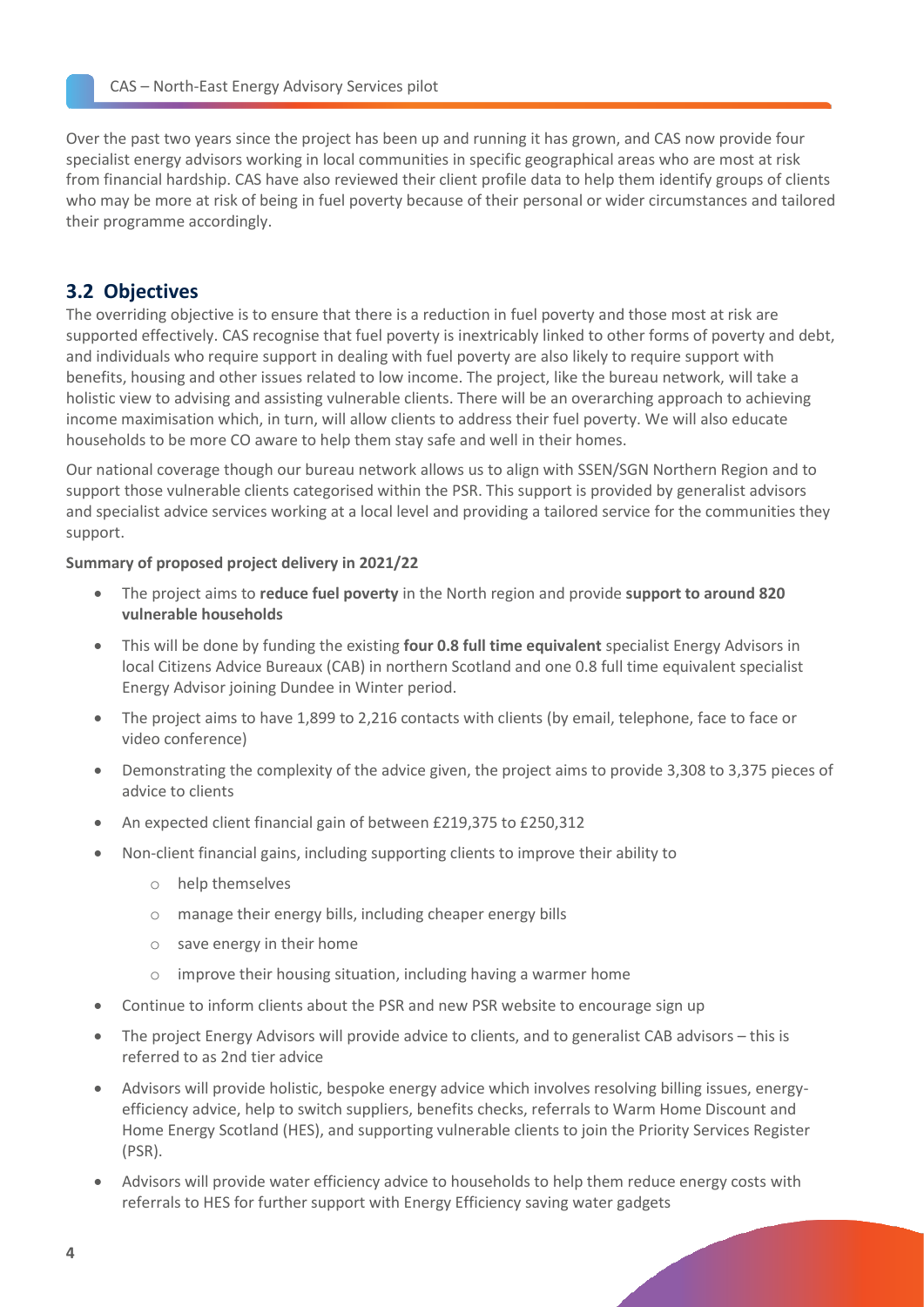- Advisors will provide CO safety advice and raise awareness through their conversations with households, and provide free CO alarms specific to the clients need
- Advisors will refer households for a free Locking Cooker Valve installation to support their campaign of safe and well in the home
- Advisors will where possible assess needs of households and refer for further support services relating to mental health issues where this has been identified
- Advisors will continue to refer households to Scotland's Affordable Warmth Scheme which helps support FPNES and best heating solutions for their home

#### **Further objective –Support Health and Well Being**

The first 2 years of the project, which were very different from each other due to the impact of the pandemic, have provided a solid baseline to continue developing. In 2020/21, the project aimed to focus on 4 areas\*: fuel poverty; hardship; fuel efficiency; health & wellbeing. The latter has been more challenging because of the pandemic, eg., it has not been possible to do something as simple as put leaflets about the service in hospitals. Nevertheless, Stirling CAB made real inroads, sending out Winter Warmth newsletters which were shared by the NHS Health Improvement team across all NHS and associated contacts and included in a Council COVID-19 Community response bulletin. In Western Isles, the Energy Advisor has worked with NHS Western Isles and local MacMillan nurses, who regularly signpost clients to the service, to develop referral pathways. These partnerships will be maintained and developed in the future.

CAS are very keen to take best practice from the Home and Well model and apply this to the Energy Advice Project. We have been recommended to use the current programme as the basis for this.

Sitting alongside this, Energy Advisors will work with discharge units to develop referral pathways and raise awareness of the service, developing the SSEN Occupational Therapy student project at Robert Gordon University (RGU). South West Aberdeenshire Citizens advice Bureau (SWACAB) have a Board member who works on the marketing team at RGU so and would be able to provide support to this project too. This would involve supporting patients being discharged from hospital, particularly those with electrical medical equipment, or for those living at home but supported with care.

All of this can be seen in table 1 in section 6 along with the corresponding outcomes and impact to be achieved.

# <span id="page-4-0"></span>**4 Why the project is being funded through the VCMA**

This project will provide support to households from CAS expert energy advisors which tackle fuel poverty issues and address CO safety issues resulting in positive Social Return on Investment. The project will provide holistic energy/water efficiency advice, access to the Priority Services Register and raise awareness of the dangers of CO tailored to the needs of each householder to support energy safeguarding and reduce the risk of harm caused by CO. The project will work collaboratively with expert agencies to maximise positive impacts and deliver defined outcomes for individuals.

Funding for this project will be joint funding from SGN and SSEN which allows CAS to extend reach to a 5th bureau in Scotland.

Criteria below has been met

- a) have a positive, or a forecasted positive, Social Return on Investment (SROI) including for the gas consumers funding the VCMA Project.
- b) either:
	- i. provide support to consumers in Vulnerable Situations and relate to energy safeguarding, or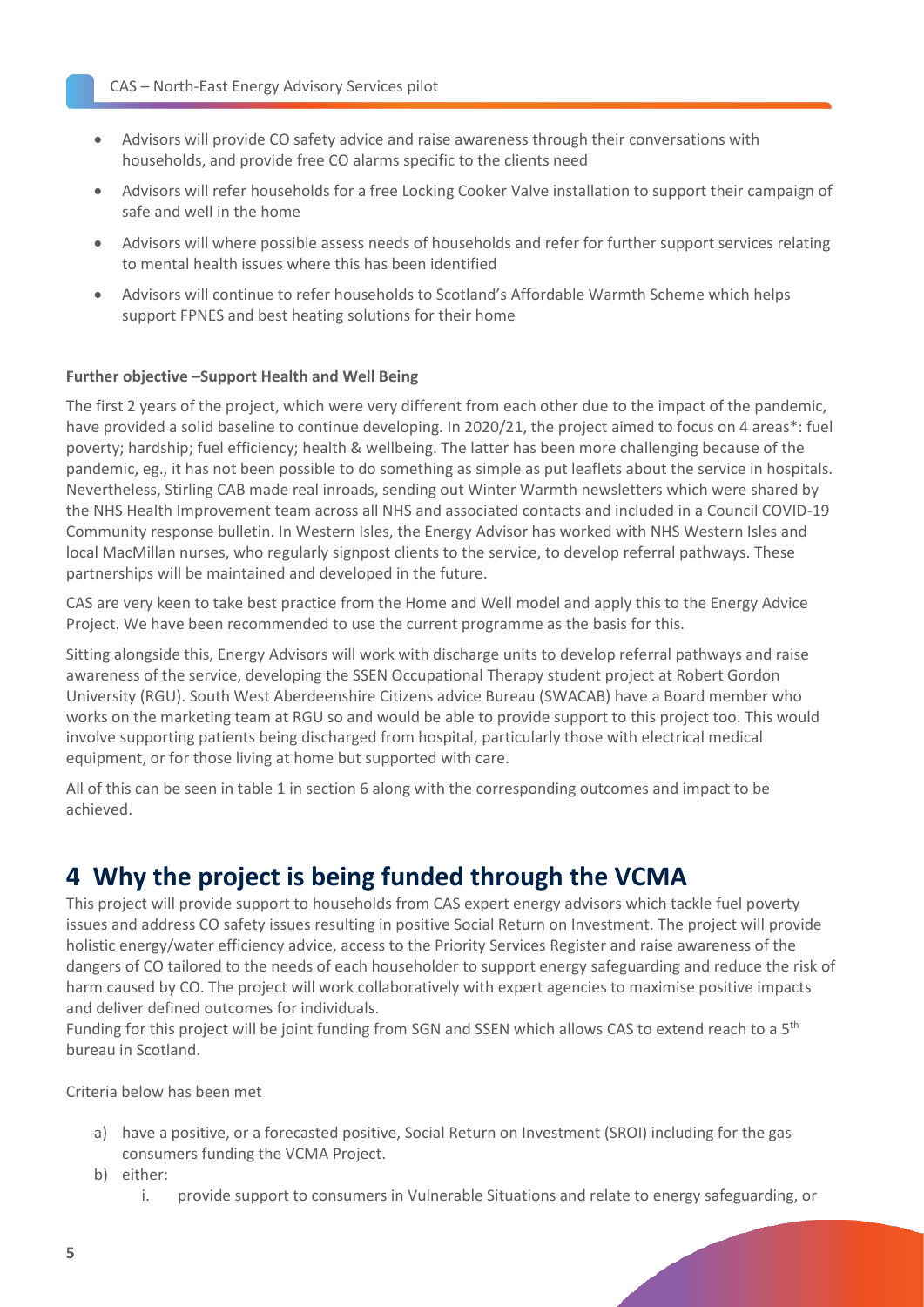- ii. provide awareness of the dangers of CO,
- c) have defined outcomes and the associated actions to achieve these.
- d) go beyond activities that are funded through other price control mechanism(s) or required through licence obligations; and
- e) not be delivered through other external funding sources directly accessed by a GDN, including through other government (national, devolved, or local) funding

# <span id="page-5-0"></span>**5 Evidence of stakeholder/customer support**

#### <span id="page-5-1"></span>**5.1 Customer feedback – Citizens Advice Energy Team**

Customers who have accessed support from the existing energy team services have had the opportunity to provide feedback on the impact this support has had on their health and wellbeing. Client feedback surveys:

They asked their clients what they thought about the service we provided, and the impact it had on their lives. In 2020/21, 46 clients responded, all with very positive feedback: 97% of clients surveyed rated the service as good or very good. Clients are also asked to rate whether the service has improved aspects of their lives. The feedback received has been extremely positive.

Figure 5. What difference has the support you received made to your…?



#### <span id="page-5-2"></span>**5.2 Moving Forward Together – Stakeholder Workshops held during 2018 and 2020**

Sharing our top 5 scenarios with our stakeholders during our engagement workshops in 2018, they agreed that providing essential emergency funding for customers in vulnerable circumstances should remain one of our top priorities. In addition, our stakeholders wanted to see us approach affordability broader than 'gas', as customers who face financial hardship need support with all their utilities, water, gas, and electricity should be approached as essentials services.

#### <span id="page-5-3"></span>**5.3 Customer Engagement Group 2019/20**

Shaping our business plan to support customers in vulnerable circumstances we have committed to over the 5-year price control supporting over 250,000 vulnerable customers to use gas safely, affordably, and efficiently. We have a three-tiered approach and tier 1; 2 and 3 priorities include providing independent support to help provide vulnerable customers with independent access to affordable energy.

#### <span id="page-5-4"></span>**5.4 Vulnerable Steering Group**

During 2020/21 our Vulnerable Steering Group has helped us shape our vulnerability strategy and our priorities for GD2. For year 1 we prioritised key initiatives to support our most vulnerable customers in our target areas where customers are most impacted by our key vulnerability; fuel poverty, communities most impacted by Covid 19, those hard to reach, and those who require tailored advice and support services aligned to personal wellbeing and safety.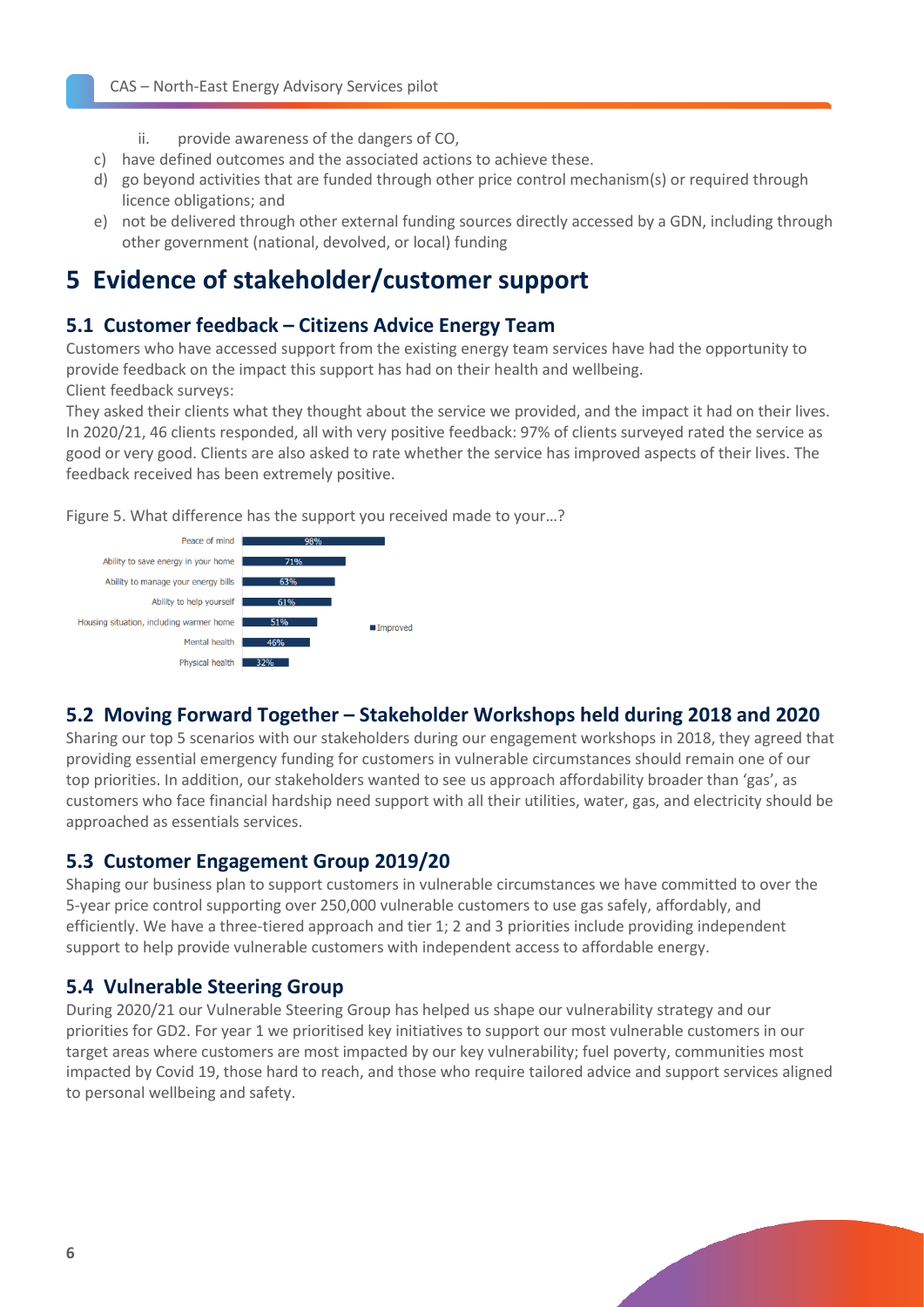# <span id="page-6-0"></span>**6 Outcomes, associated actions, and success criteria**

#### <span id="page-6-1"></span>**6.1 Outcomes**

CAS and Energy Advisors will work collaboratively to empower up to 820 vulnerable people to build skills to tackle the root causes of fuel poverty and address CO safety issues. After support clients will be able to affordably heat their homes, address debt situations, understand benefits of PSR and address CO safety issues. The project will work collaboratively with other agencies to maximise positive impacts and deliver defined outcomes for individuals.

#### **Focus Areas and Outcomes**

#### Table 1: Focus Areas & Outcomes

| <b>Focus Areas</b>            |                                                 | Outcomes                                                  |                                      |
|-------------------------------|-------------------------------------------------|-----------------------------------------------------------|--------------------------------------|
|                               | <b>Actions /Activities</b>                      |                                                           | Impact - social good                 |
| <b>Fuel Poverty</b>           | Hybrid delivery of specialist energy advice by  | Supporting vulnerable clients, including those who have   | The impact of this will be           |
|                               | phone, email or video calls and face to face    | been adversely affected by lockdown due to loss of jobs   | demonstrated through case studies,   |
|                               | advice / home visits when lockdown              | and furloughing leading to increased energy costs as      | client feedback and quarterly        |
|                               | restrictions allow.                             | people spend more time at home. This will lead to an      | reports.                             |
|                               |                                                 | increase in PSR registration.                             |                                      |
| Hardship                      | Provision of holistic advice to clients as fuel | Clients are supported to have a full benefits check, and  | The impact of this will be           |
|                               | poverty is inextricably linked with other forms | manage any debts, so their income is maximised. Clients   | demonstrated through case studies,   |
|                               | of poverty and debt.                            | can also receive any other appropriate advice in the      | client feedback and quarterly        |
|                               |                                                 | CAB.                                                      | reports.                             |
| <b>Fuel/Water Efficiency</b>  | Energy advisers will make referrals via the HES | This ensures that clients receive support from the        | The impact of this will be           |
|                               | referral portal for specialist support on       | national Energy Efficiency project and can receive expert | demonstrated through case studies,   |
|                               | energy/water efficiency measures. CAS will      | advice and support on the measures, grants and loans      | client feedback and quarterly        |
|                               | access and report on the outcomes of            | available to them. It will also assist households with    | reports.                             |
|                               | energy/water efficiency measures installed.     | access to the Affordable Warmth Scheme, which helps       |                                      |
|                               |                                                 | households with the best heating solution for their       |                                      |
|                               |                                                 | home, with signposting to FPNES included.                 |                                      |
| <b>Health &amp; Wellbeing</b> | Bureaux will continue to work with partners -   | This will aim to ensure vulnerable clients are supported  | The impact of this will be           |
|                               | the NHS, social care, local third sector        | to sign up for the PSR (if they have not already done so) | demonstrated through case studies.   |
|                               | organisations and local authorities to ensure   | and receive appropriate energy advice to keep their       | client feedback and quarterly        |
|                               | this support can be provided to the most        | homes warm and help manage their health including         | reports.                             |
|                               | vulnerable clients.                             | mental health support where identified.                   |                                      |
| Safety within the             | Bureaux will educate households on CO           | This will help raise awareness and understanding of the   | The impact of this will be           |
| home                          | awareness and safety and provide free CO        | dangers associated with CO and educate households on      | demonstrated through client survey   |
|                               | alarms where required for homes.                | where to go for additional support.                       | feedback and quarterly reports       |
|                               |                                                 |                                                           | around referrals for free CO alarms. |
| Social Return on              | Energy Advisers provide advice and              | Clients will be better skilled and more confident and     | The impact of this will be           |
| Investment                    | demonstrate eg how to switch supplier and       | able to help themselves, eg by managing their energy      | demonstrated through case studies,   |
|                               | keep costs down by using energy more            | bills, saving energy, and having a warmer home. This will | client feedback and quarterly        |
|                               | efficiently in the home.                        | also improve their peace of mind.                         | reports.                             |
|                               |                                                 |                                                           |                                      |

The project is outcomes driven and will report on the number of households supported and the issues advised on, client financial gain, number of PSR referrals, number of CO referrals/advice, number of energy/water efficiency and partnership referrals (in particular those to Home Energy Scotland with associated outcomes, where known) and outcomes delivered.

#### <span id="page-6-2"></span>**6.2 Success Criteria**

By project end

- Number of clients advised
- Number of pieces of advice given
- Number of contacts with clients
- Client financial gain as a result of referrals and/or advice
- Non-financial gain as a result of referrals and/or advice
- Number of clients asked about the PSR, already on it and added to it
- Number of clients provided with CO advice and alarms
- Number and type of referrals made to partnership organisations
- Number and type of energy efficiency measures installed (through the HES portal)
- Client outcomes as a result of EE installs and advice (through HES portal)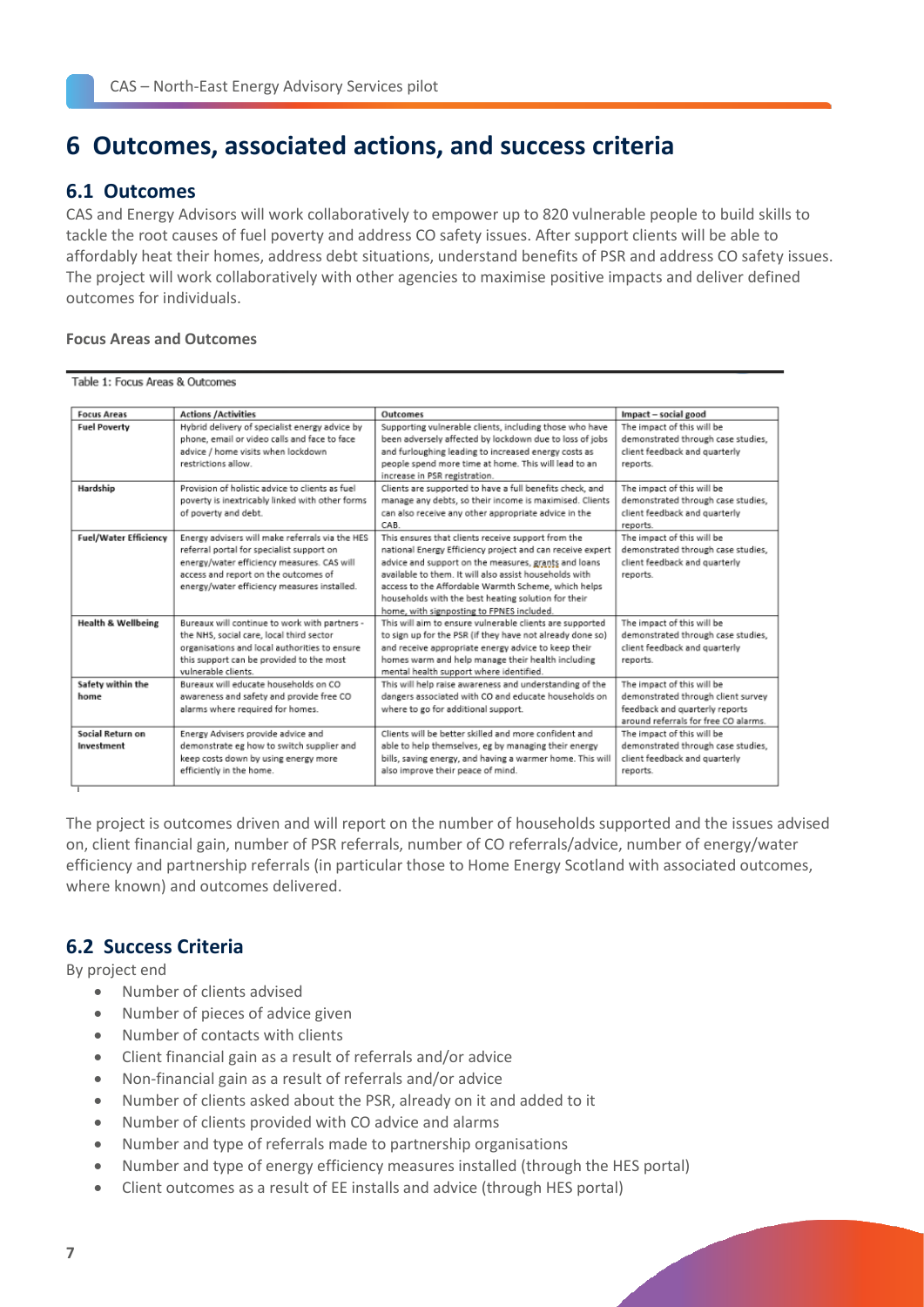• Client satisfaction

### <span id="page-7-0"></span>**7 Project partners and third parties involved**

- CAS Citizens Advice Scotland
- CAB Citizen Advice Bureaux
- SSEN- Scottish and Southern Energy Network
- HES Home Energy Scotland
- TIG Tighean Innse Gall
- SCARF Safety, Caring, Achievement, Resilience, Friendship

## <span id="page-7-1"></span>**8 Potential for new learning**

We will learn about the energy advisor programme and the impact/benefits of local engagement in communities and how key messages are cascaded, helping us understand more around type of engagement preferred, especially in the harder to reach communities.

We will learn more around the challenges fuel poor households face with the impact of COVID-19 and the engagement/partnerships CAS/CAB have set up locally with other stakeholders to provide additional support services to lift these households out of fuel poverty.

We will learn more around the successes of a holistic approach extending beyond fuel poverty, learning from the Home and Well model being trialled in our Southern Network, and the benefits realisation for the clients who receive this support. We will also learn more around SROI the evaluation and outcomes.

Expanding to Dundee bureaux will also allow us to understand opportunities with the local hospital and adopt the Home and Well model we are delivering in the south in Hampshire and IOW.

CAS/CAB will be trained on CO/LCV and FPNES from SGN and if successful this model could be adopted throughout all of CAS/CAB moving forward.

This project will help us build a framework for Years 2 to 5 with CAS supporting households in fuel poverty with the option to expand the reach into other geographical areas as per our Vulnerability Strategy.

# <span id="page-7-2"></span>**9 Scale of VCMA Project and SROI Calculations**

**Referral outcomes; Target 820 households over 12 months.**

#### **Social Value Measurement**

Working with leading social impact research consultancy Simetrica we have developed a bespoke social value bank of financial and wellbeing outcomes applicable to our services for vulnerable customers. The approach used to estimate social value is based on best practice endorsed by HM Treasury for the evaluation of social policy and utilises values from the Treasury's 'Green Book' where applicable.

#### **Minimum SROI assessment**

Based purely on a subset of the predicted outcomes we forecast a positive Social Return On Investment for this project.

# <span id="page-7-3"></span>**10 VCMA Project start and end date**

The project will run from August 2021 to July 2022

Mobilisation of project started August 21 with delivery to service users from Dundee starting from September 21. However, this is dependent upon outcomes and we would consider continuing delivery beyond this period, welcoming opportunities to build on successful outcomes and to use learnings to modify project approaches as necessary